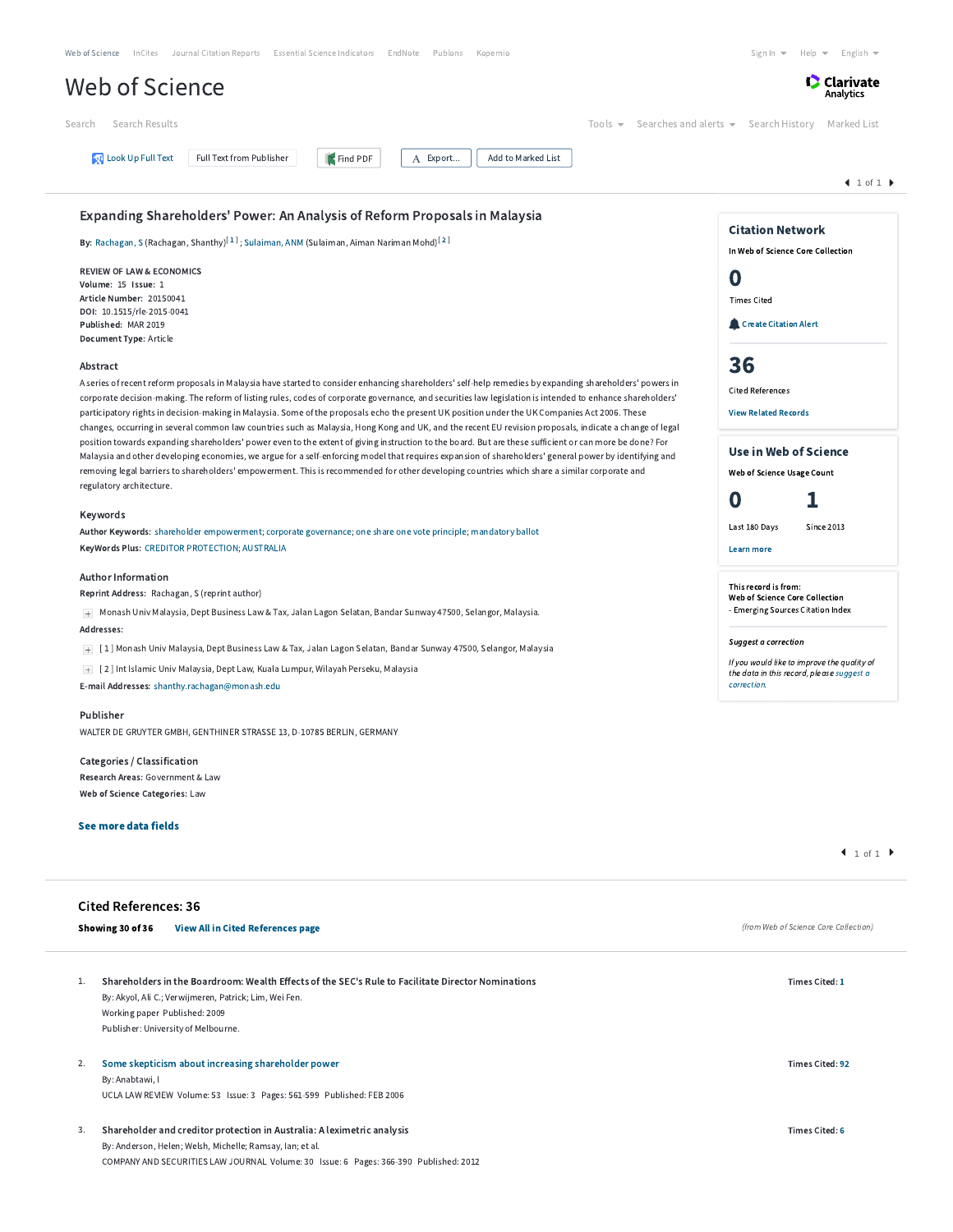| 4. | THE EVOLUTION OF SHAREHOLDER AND CREDITOR PROTECTION IN AUSTRALIA: AN INTERNATIONAL COMPARISON<br>By: Anderson, Helen; Welsh, Michelle; Ramsay, Ian; et al.                    | <b>Times Cited: 15</b> |
|----|--------------------------------------------------------------------------------------------------------------------------------------------------------------------------------|------------------------|
|    | INTERNATIONAL & COMPARATIVE LAW QUARTERLY Volume: 61 Issue: 1 Pages: 171-207 Published: JAN 2012                                                                               |                        |
| 5. | From the picket line to the board room: Union share holder activism in Australia<br>By: Anderson, Kirsten; Ramsay, Ian                                                         | Times Cited: 13        |
|    | COMPANY AND SECURITIES LAW JOURNAL Volume: 24 Issue: 5 Pages: 279-314 Published: 2006                                                                                          |                        |
| 6. | From the Picket Line to the Board Room: Union Shareholder Activism in Australia                                                                                                | Times Cited: 1         |
|    | By: Anderson, Kirsten; Ramsay, Ian.<br>Company and Securities Law Journal Volume: 24 Pages: 280 Published: 2006                                                                |                        |
| 7. | How Do Legal Rules Evolve? Evidence from a Cross-Country Comparison of Shareholder, Creditor, and Worker Protection                                                            | <b>Times Cited: 77</b> |
|    | By: Armour, John; Deakin, Simon; Lele, Priya; et al.<br>AMERICAN JOURNAL OF COMPARATIVE LAW Volume: 57 Issue: 3 Pages: 579-629 Published: SUM 2009                             |                        |
| 8. |                                                                                                                                                                                | <b>Times Cited: 27</b> |
|    | Law and tunneling<br>By: Atanasov, Vladimir; Black, Bernard; Ciccotello, Conrad.                                                                                               |                        |
|    | Journal of Corporation Law Volume: 37 Pages: 1-49 Published: 2011                                                                                                              |                        |
| 9. | Director primacy and shareholder disempowerment - Response                                                                                                                     | Times Cited: 149       |
|    | By: Bainbridge, SM<br>HARVARD LAW REVIEW Volume: 119 Issue: 6 Pages: 1735-1758 Published: APR 2006                                                                             |                        |
|    | 10. The case for limited shareholder voting rights                                                                                                                             | Times Cited: 73        |
|    | By: Bainbridge, SM<br>UCLA LAW REVIEW Volume: 53 Issue: 3 Pages: 601-636 Published: FEB 2006                                                                                   |                        |
|    | 11. The case for increasing shareholder power                                                                                                                                  | Times Cited: 348       |
|    | By: Bebchuk, LA                                                                                                                                                                |                        |
|    | HARVARD LAW REVIEW Volume: 118 Issue: 3 Pages: 833-914 Published: JAN 2005                                                                                                     |                        |
|    | 12. Does Shareholder Proxy Access Improve Firm Value? Evidence from the Business Roundtable Challenge 4-5<br>By: Becker, Bo; Bergstresser, Daniel; Subramanian, Guhan.         | Times Cited: 1         |
|    | Harvard L. & Econ. Discussion Paper No. 685 Published: 2010                                                                                                                    |                        |
|    | Available (visited 11 April 2014).                                                                                                                                             |                        |
|    | URL: http://papers.ssrn.com/sol3/papers.cfm?abstract_id=1695666                                                                                                                |                        |
|    | <sup>13</sup> . Does Shareholder Proxy Access Improve Firm Value? Evidence from the Business Roundtable Challenge<br>By: Becker, Bo; Bergstresser, Daniel; Subramanian, Guhan. | Times Cited: 1         |
|    | Working Paper 11-052 Published: 2010                                                                                                                                           |                        |
|    | Publisher: Harvard Business School                                                                                                                                             |                        |
|    | 14. Directors' duties to the company and minority shareholder environmental activism<br>By: Bielefeld, Shelley; Higginson, Sue; Jackson, Jim; et al.                           | <b>Times Cited: 5</b>  |
|    | COMPANY AND SECURITIES LAW JOURNAL Volume: 23 Issue: 1 Pages: 28-49 Published: 2005                                                                                            |                        |
|    | 15. The Basic Governance Structure: The Interests of Shareholders as a Class                                                                                                   | <b>Times Cited: 2</b>  |
|    | By: Enriques, Luca; Hansmann, Henry; Kraakman, Reiner.<br>The Anatomy of Corporate Law-A Comparative and Functional Approach Pages: 73 Published: 2009                         |                        |
|    | Publisher: Oxford University Press, UK<br>[Show additional data]                                                                                                               |                        |
|    |                                                                                                                                                                                |                        |
|    | 16. The Future of Shareholder Democracy<br>By: Fairfax, Lisa M.                                                                                                                | <b>Times Cited: 21</b> |
|    | INDIANA LAW JOURNAL Volume: 84 Issue: 4 Pages: 1259-1308 Published: FAL 2009                                                                                                   |                        |
|    | 17. Title: [not available]                                                                                                                                                     | <b>Times Cited: 20</b> |
|    | By: FAIRFAX LM<br>OHIO ST LJ Volume: 69 Pages: 53 Published: 2008                                                                                                              |                        |
|    |                                                                                                                                                                                |                        |
|    | 18. Title: [not available]                                                                                                                                                     | Times Cited: 1         |
|    | Group Author(s): Hong Kong Exchange and Clearings Ltd<br>Combined Consultation Paper On Proposed Changes To The Listing Rules Published: January 2008                          |                        |
|    | 19. Tunneling                                                                                                                                                                  | Times Cited: 1,013     |
|    | By: Johnson, S; La Porta, R; Lopez-de-Silanes, F; et al.                                                                                                                       |                        |
|    | AMERICAN ECONOMIC REVIEW Volume: 90 Issue: 2 Pages: 22-27 Published: MAY 2000                                                                                                  |                        |